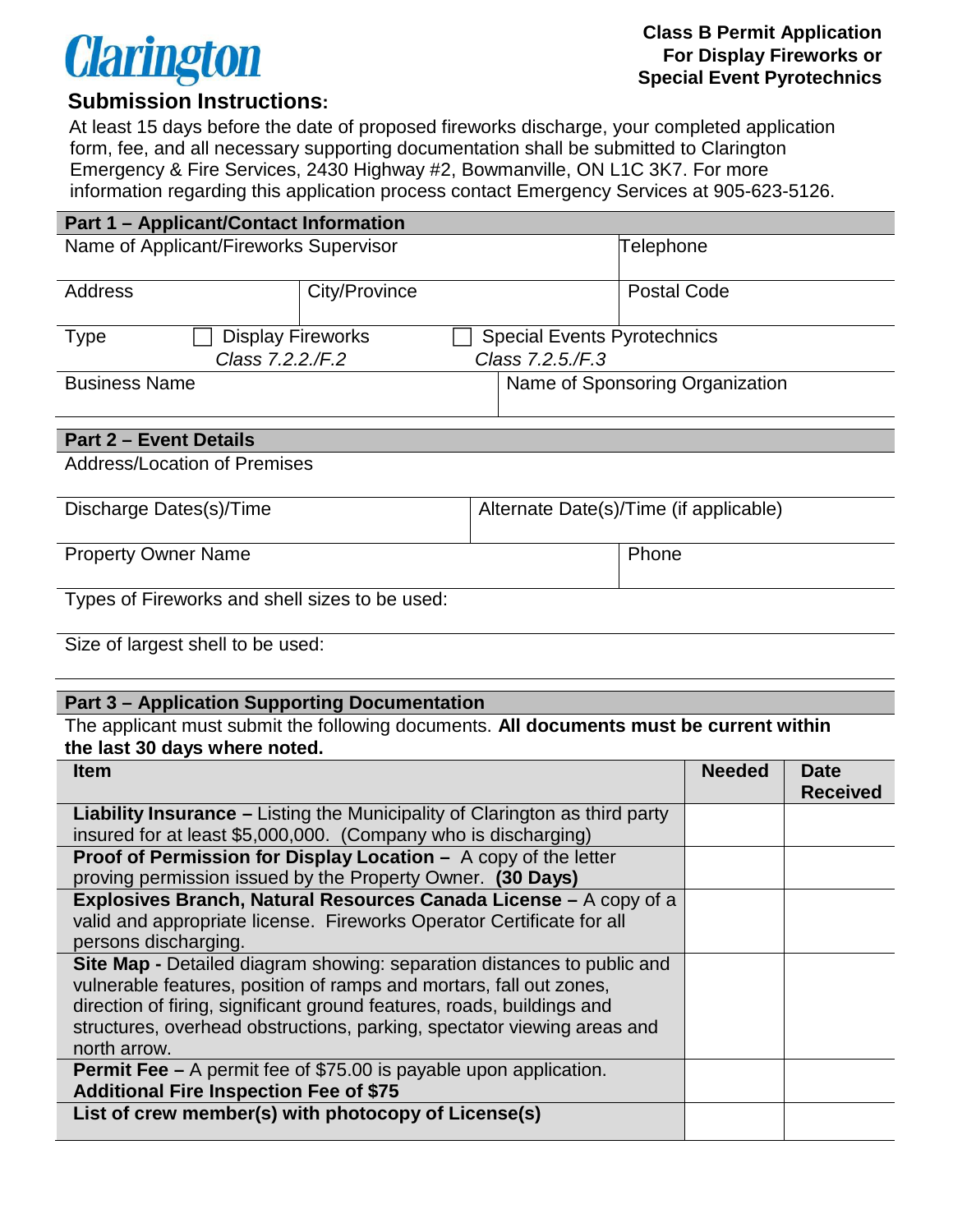

#### **Part 4 – Display Fireworks Requirements**

#### **1. Must have Level 2 Certification for the Following:**

Parachute Shells, Nautical Shells, Skyrockets, Flying Saucers, shells larger than 155mm (6 inches), unconventional sites (i.e. barge, rooftop – requires ERD Approval).

#### **2. Maintaining the Perimeter of the Danger Zone**

- i. Conform to tables 1 and 2 of the NRC's Display Fireworks Manual for Spectator Distance, Fall-Out Zone, and Wind Speed
- ii. Ramp not permitted within:
	- a) 300 metres of a storage area containing materials that are flammable, explosive and/or toxic,
	- b) Within 300 metres of institutional buildings such as a hospital or nursing home,
	- c) Within 100 metres of motor vehicles.
- **3. Wind Speed**  Maximum surface wind speed for discharging fireworks is not to exceed 40 km/hr

| Descriptions of the following items are required                                  |  | <b>Date</b><br><b>Received</b> |
|-----------------------------------------------------------------------------------|--|--------------------------------|
| The type of fireworks to be discharged                                            |  |                                |
| Discharge techniques to be used                                                   |  |                                |
| The means of restraining people from attending too near the<br>discharge location |  |                                |
| The manner of disposal of unused fireworks                                        |  |                                |
|                                                                                   |  |                                |

## **Part 5 – Special Event Pyrotechnics Requirements**

- **1. For Indoor and Outdoor Performances, a Pyro Effects Plan Containing the following information must be submitted:** 
	- o A sketch of the facility and stage
	- o A list of all pyrotechnic special effects to be employed
	- o The location of all pyrotechnic special effects
	- o The nature of the pyrotechnic articles (describe height, range of effect or fallout and duration)
	- o The sequence of firing
	- o The location of the audience
	- o Exit locations
	- o A plan of the pyrotechnics storage area
	- o Fire safety measures to be taken
- **2. For Indoor Outdoor Film Productions, a letter of intent containing the following information must be submitted:** 
	- o The locations and dates for the filming of effects.
	- o A general description of the scene.
	- o The effects to be used and their fabrication.
	- o The anticipated result.
	- o Fire safety measures to be taken. (Including paid duty firefighters on location when/as deemed necessary by the Fire Chief).
	- o A method of determining safety distances.